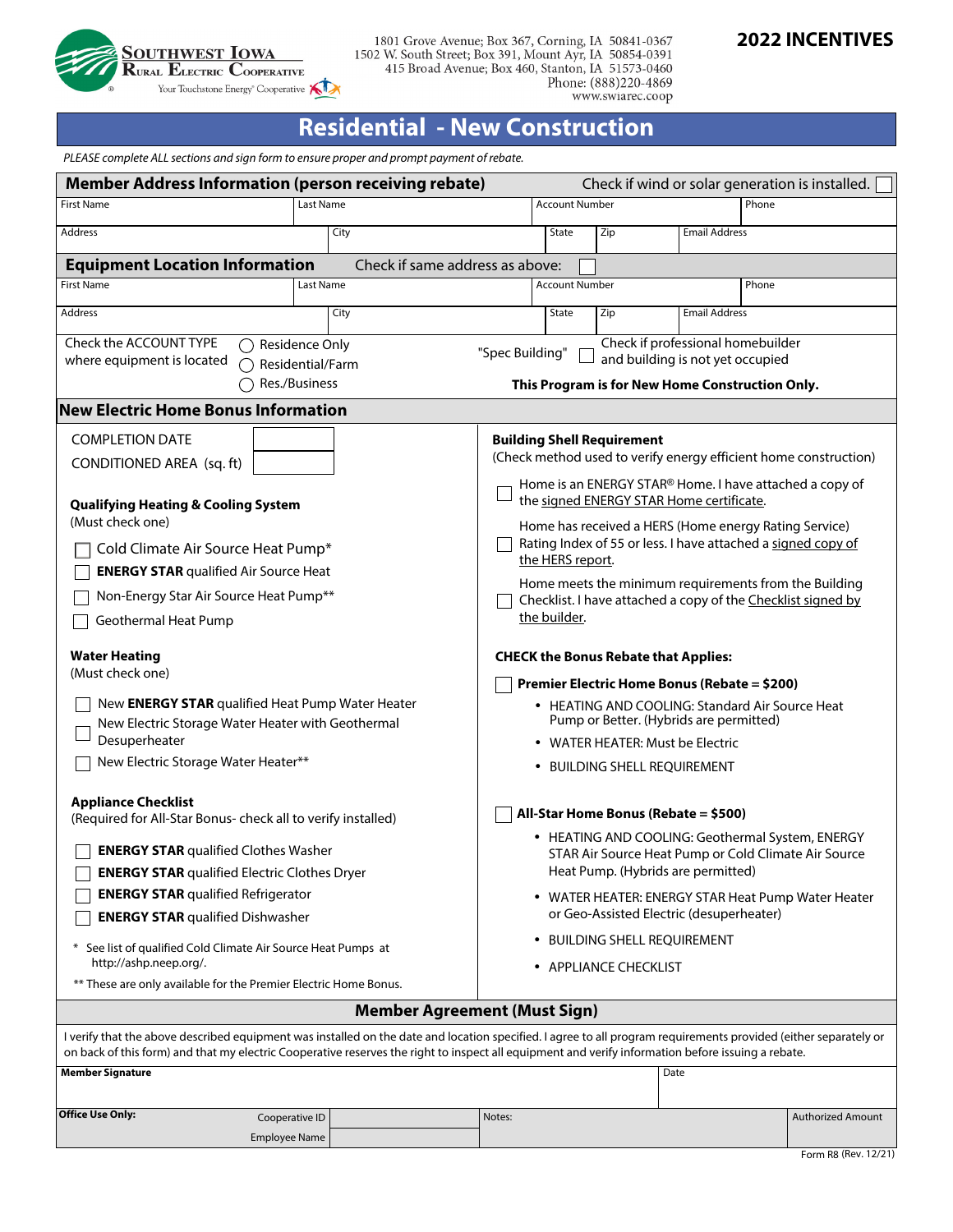## **Terms and Conditions - New Construction Incentive**

**Program Offer:** The Program covers products purchased and/or services rendered on or after **January 1, 2022**.

#### **Program Requirements:**

- 1. Must install an electric heating AND central cooling system (designed for 100% of the building) which must include one of the following:
	- Cold Climate Air Source Heat Pump (see systems at https:// ashp.neep.org/, hybrid permitted)
	- Geothermal system (Hybrid permitted)
	- ENERGY STAR® qualified air source heat pump (Hybrid permitted)
	- Standard air source heat pump (for Premier Electric home only, hybrid permitted)
- 2. For the All Star Home Bonus, domestic hot water must be provided by an electric storage water heater supplemented by a geothermal system, or heat pump water heater. The Premier Electric Home Bonus can be applied if a stand-alone electric storage water heater is installed.
- 3. For the All Star Home Bonus, electric appliances (clothes washer, clothes dryer, dishwasher and refrigerator) must be installed and ENERGY STAR qualified.
- 4. Efficient Construction must be verified by one of the following methods:
	- A. Proof that the home is built according to the ENERGY STAR Home program. Requires a signed ENERGY STAR Home certificate.
	- B. Proof that the home has received a HERS (Home Energy Rating Service) rating of 55 or less. Requires a signed HERS report.
	- C. Provide a copy of All Star Home Checklist with signature from the homebuilder.

Note: Method A or B above requires an approved ENERGY STAR or HERS rater. All methods require a signature on this form from the builder/ contractor.

5. Equipment affiliated with other incentive programs in conjunction with the New Electric Home Bonus Incentive must meet all requirements of the applicable incentive programs.

#### **General Terms and Conditions**

 Rebates shall be pro-rated based on the percent of power supplied by the utility if the customer has distributed generation.

**Application Information:** Missing or incorrect information on the application may delay processing and delivery of the rebate. An invoice is required and should include specific product information, including the brand, model, serial number and date of purchase of the energy efficient measures. Other information including manufacturer's equipment performance sheets may be required upon request.

The Utility reserves the right to verify sales transactions and to have reasonable access to the Customer's facility to inspect pre-existing equipment (if applicable) and energy efficient measures installed under this program.

 **Warranty Information:** The Utility makes no warranties, expressed or implied, with respect to equipment operation, material, workmanship or manufacturing. The Utility does not guarantee that a certain level of energy or cost savings will result from the use of products covered by this program.

 **Limitation of Liability:** The Utility's liability in connection with this program is limited to paying the rebate specified when all terms and conditions have been satisfied. Under no circumstances shall the Utility be liable for any consequential or incidental damages or tax liability resulting from participation in this program.

 **Participant Certification:** Participating Customer certifies that he/she purchased and installed the equipment listed on their application at the defined location served by the Utility. The Customer agrees that all information provided is true and that he/she has conformed to all program requirements. If the equipment and application does not comply with the Utility's rules and qualifications, the rebate amount may be denied or adjusted.

 **Program Changes/Termination:** The Utility reserves the right to extend, modify (including incentive levels) or terminate this Program at any time without prior or further notice. The Customer is responsible for checking with the Utility to determine whether the program has been changed or is still in effect.

 **Customers must apply for rebates within six (6) months of the purchase date (as shown on the Customer's invoice) and are subject to the current year program offer if received after January 31st.** Past eligibility, however, does not guarantee that equipment will meet criteria for current programs in effect.